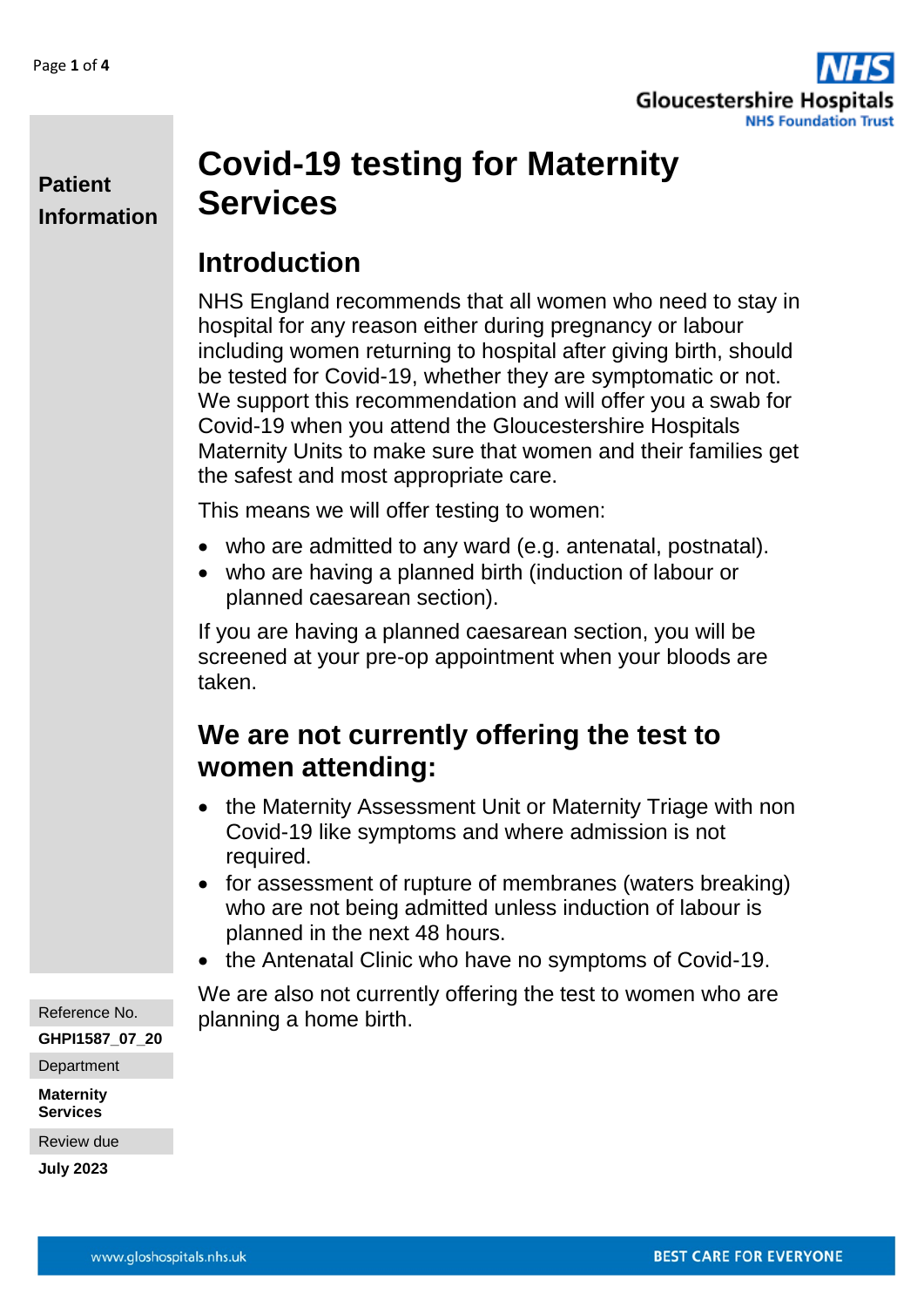

#### **Process on and during admission**

**Patient Information**

Once your initial assessments and examinations have been completed and a decision is made that you require admission to hospital then a Covid-19 test will be offered, even if you do not have any symptoms.

The test involves a swab being taken from the back of your throat and nose. This is not painful or dangerous.

You can choose not to have the test if you wish.

It is helpful to know whether you have Covid-19, as this means:

- you will be able to advise your household members and other family or friends so they can make appropriate plans to self-isolate if necessary.
- if you show symptoms within a few days of having been tested you can be directed to the most appropriate department in the hospital for further care if necessary.
- if you have to stay in hospital after your result is known, and you are positive for the virus, we can make sure that you are cared for in a way that protects staff and other mothers and babies from picking up the virus.
- vou can make an informed decision about the care you would like during pregnancy and the birth.

#### **Are there disadvantages to having a Covid-19 test?**

A positive result may alter your birthplace choice. For example, if you tested positive within 1 week of going into labour and are planning on a natural birth in a midwifery led unit or at home, we would recommend that you give birth on the Delivery Suite at Gloucestershire Royal Hospital instead. This is because current guidance is that your baby's heart rate is monitored continuously during labour. We will however do all we can to make your birth experience as normal as possible.

A positive result would also mean that we may need to rebook some of your routine appointments if you are still pregnant or have recently given birth.

If you are booked for elective caesarean and your test is positive, **if it is safe to do so** we will move your booked caesarean date.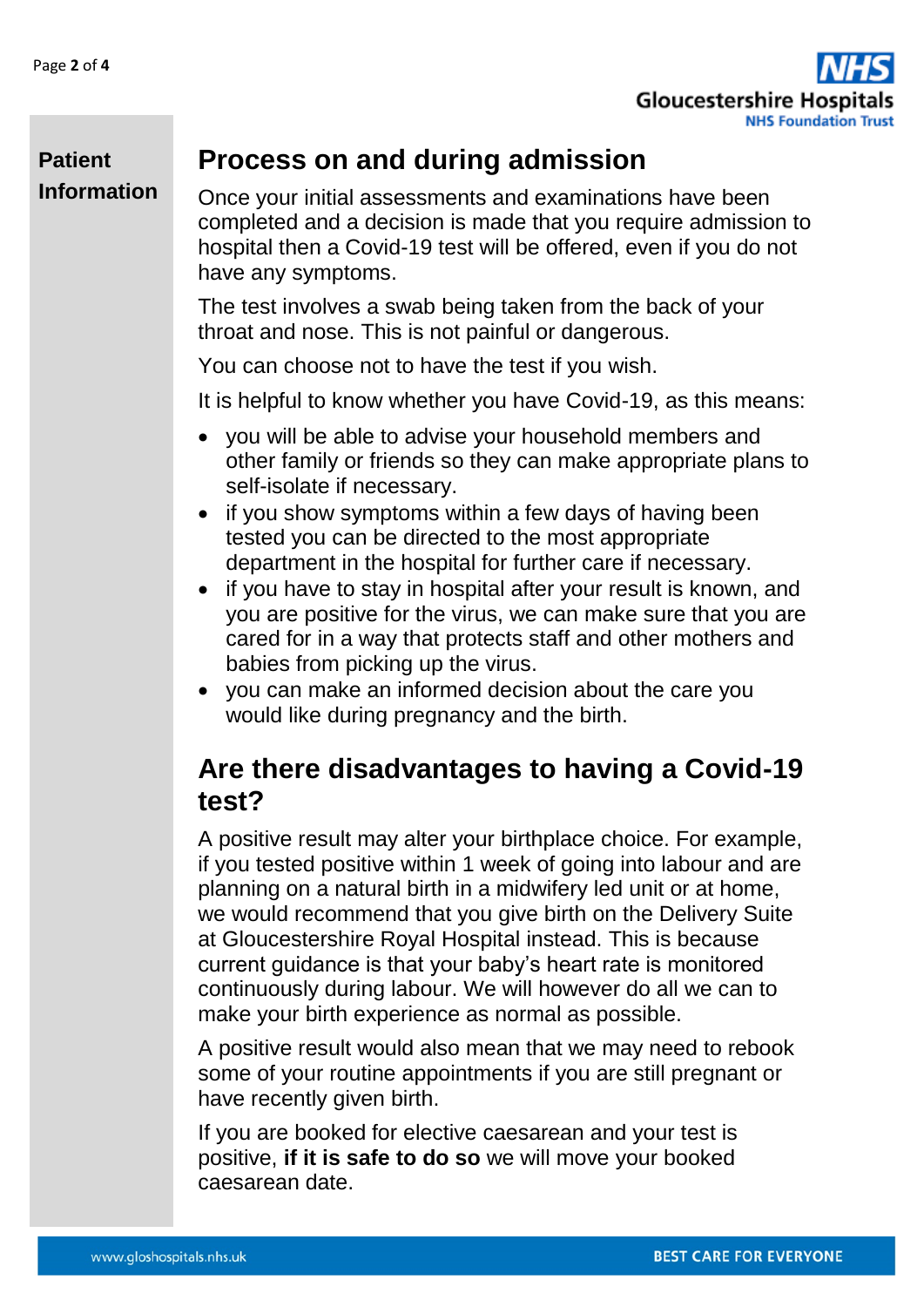

#### **Patient Information**

#### **When would I find out the result?**

Test results should normally be available within 12 hours. We are working towards having point of care testing which will mean results will be available earlier.

## **How will I get the result?**

A midwife will call you to inform you of your result.

## **What happens if I go home before the result is back?**

We will contact you with your result if it comes back after you go home whether it is negative or positive.

We know it is hard to wait, but as we are busy at the moment, we ask that you do not call us to ask for your result.

If the result is positive and you become unwell with Covid-19 related symptoms after discharge from the Maternity Unit you should contact NHS 111 in the first instance who may direct you for assessment at the hospital.

### **How will my care change if I test positive and am still pregnant?**

If you test positive for Covid-19, your midwife or antenatal clinic team will be informed of your result. They will contact you if any changes are required to the care you receive. For example, if you have a routine antenatal appointment, this would need to be rebooked to when your period of self-isolation ends.

If you have a positive result, we would also offer a scan of your baby's growth and well-being 2 weeks after your self-isolation period ends.